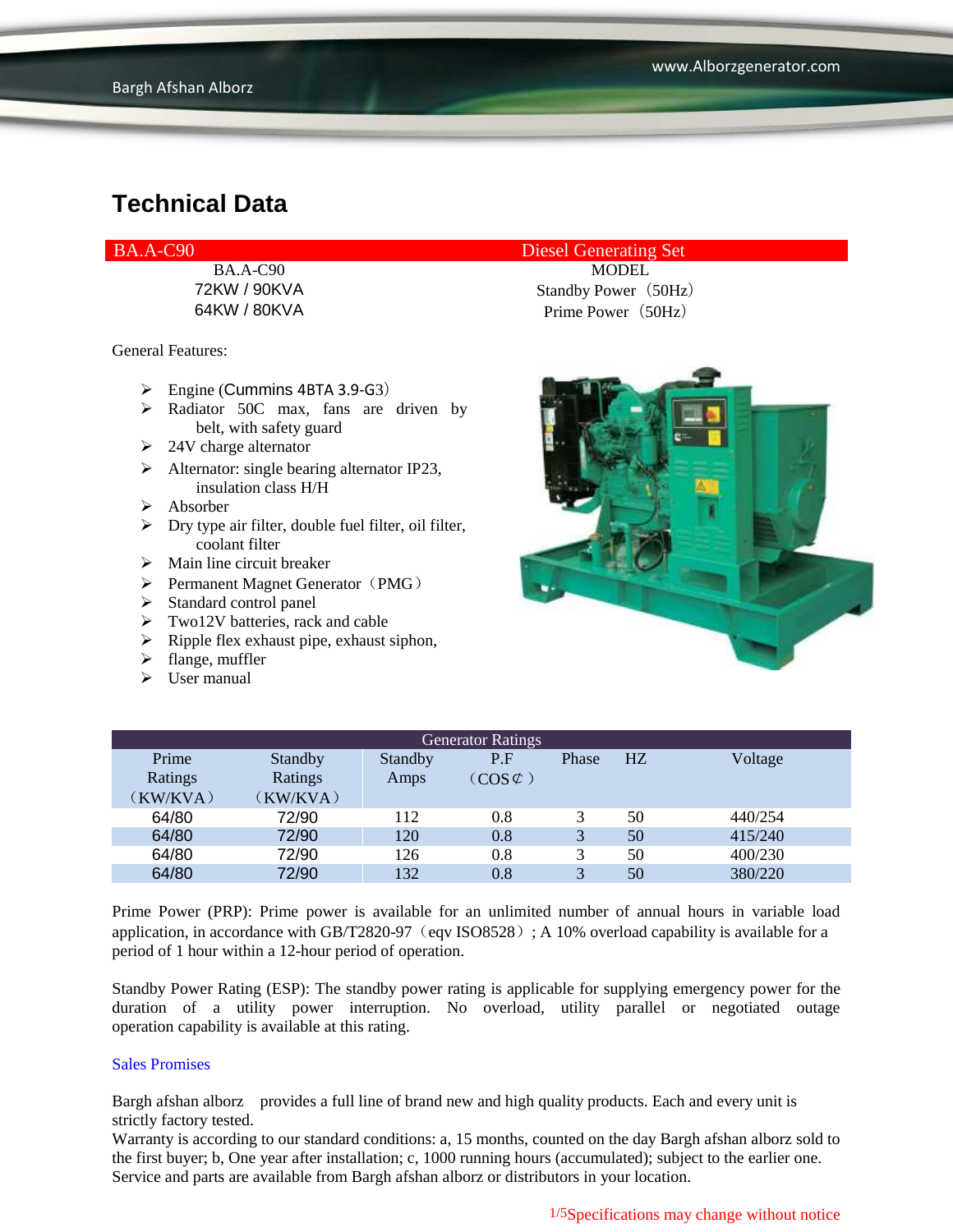| <b>BA.A-C90</b>                  | <b>Diesel Generating Set</b>                |
|----------------------------------|---------------------------------------------|
|                                  | <b>ENGINE DATA</b>                          |
| Manufacturer / Model:            | Cummins 4 BTA 3.9-G3, 4-cycle               |
| Air Intake System:               | Turbo Charged and Search Refrigerated       |
| Fuel System:                     | Electronic                                  |
| <b>Cylinder Arrangement:</b>     | 4 - in line                                 |
| Displacement:                    | 3.92L                                       |
| Bore and Stroke:                 | $102*120$ (mm)                              |
| <b>Compression Ratio:</b>        | 16.5:1                                      |
| <b>Rated RPM:</b>                | $1500$ rpm                                  |
| Max. Standby Power at Rated RPM: | 81KW/108HP                                  |
| Governor Type:                   | RSV Mechanical(Std) / Electronic (Optional) |
|                                  | <b>Exhaust System</b>                       |
| <b>Exhaust Gas Flow:</b>         | $10 \text{ m}$ <sub>3</sub> /min            |
| Max Back Pressure:               | 10kPa                                       |
|                                  | Air Intake System                           |
| Air Flow:                        | $5.1 \text{ m}$                             |
|                                  | <b>Fuel System</b>                          |
| 100% (Prime Power) Load:         | $18$ L/h                                    |
| 75% (Prime Power) Load:          | 14<br>L/h                                   |
| 50% (Prime Power) Load::         | L/h<br>9                                    |
|                                  | Oil System                                  |
| Total Oil Capacity:              | 160 L                                       |
| Oil Consumption:                 | ≤4g/kwh                                     |
| Engine Oil Tank Capacity:        | 11 L                                        |
|                                  | <b>Cooling System</b>                       |
| <b>Total Coolant Capacity:</b>   | 20 L                                        |
| Thermostat:                      | 82-95°C                                     |
| Max Water Temperature:           | $104$ °C                                    |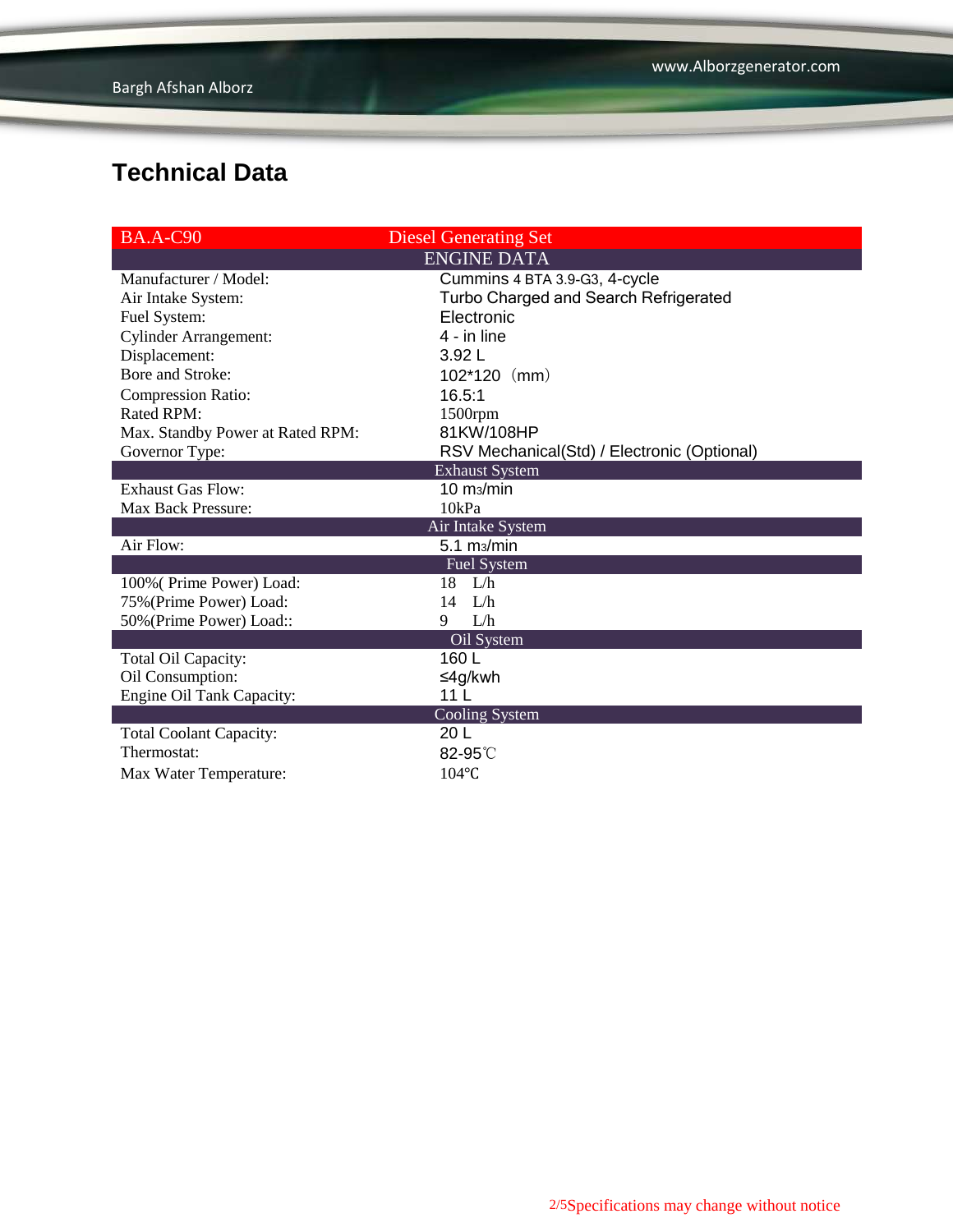| <b>Diesel Generating Set</b><br><b>BA.A-C90</b>                                            |                                          |  |  |  |  |
|--------------------------------------------------------------------------------------------|------------------------------------------|--|--|--|--|
| <b>ALTERNATOR SPECIFICATION</b>                                                            |                                          |  |  |  |  |
| <b>GENERAL DATA</b>                                                                        |                                          |  |  |  |  |
| Compliance with GB755, BS5000, VDE0530, NEMAMG1-22, IED34-1, CSA22.2 and AS1359 standards. |                                          |  |  |  |  |
| <b>Alternator Data</b>                                                                     |                                          |  |  |  |  |
| Number of Phase:                                                                           | 3                                        |  |  |  |  |
| Connecting Type:                                                                           | 3 Phase and 4 Wires, "Y" type connecting |  |  |  |  |
| Number of Bearing:                                                                         | 1                                        |  |  |  |  |
| <b>Power Factor:</b>                                                                       | 0.8                                      |  |  |  |  |
| <b>Protection Grade:</b>                                                                   | IP23                                     |  |  |  |  |
| Altitude:                                                                                  | $\leq$ 1000m                             |  |  |  |  |
| <b>Exciter Type:</b>                                                                       | Brushless, self-exciting                 |  |  |  |  |
| Insulation Class, Temperature Rise:                                                        | H/H                                      |  |  |  |  |
| Telephone Influence Factor (TIF):                                                          | $50$                                     |  |  |  |  |
| THF:                                                                                       | $<$ 2%                                   |  |  |  |  |
| Voltage Regulation, Steady State:                                                          | $\leq \pm 1\%$                           |  |  |  |  |
| <b>Alternator Capacity:</b>                                                                | <b>90 KVA</b>                            |  |  |  |  |
| <b>Alternator Efficiencies:</b>                                                            | 94%                                      |  |  |  |  |
| Air Cooling Flow:                                                                          |                                          |  |  |  |  |
| <b>GENERATING SET DATA</b>                                                                 |                                          |  |  |  |  |
| <b>Voltage Regulation:</b>                                                                 | $\geq \pm 5\%$                           |  |  |  |  |
| <b>Voltage Regulation, Stead State:</b>                                                    | $\leq \pm 1\%$                           |  |  |  |  |
| Sudden Voltage Warp (100% Sudden Reduce):                                                  | $\leq +25\%$                             |  |  |  |  |
| Sudden Voltage Warp (Sudden Increase):                                                     | $\leq$ -20%                              |  |  |  |  |
| Voltage Stable Time (100% Sudden Reduce):                                                  | $\leq 6S$                                |  |  |  |  |
| Voltage Stable Time (Sudden Increase)                                                      | $\leq 6S$                                |  |  |  |  |
| Frequency Regulation, Stead State:                                                         | $\leq 5\%$                               |  |  |  |  |
| Frequency Waving:                                                                          | ≤0.5%                                    |  |  |  |  |
| Sudden Frequency Warp (100% Sudden Reduce):                                                | $\leq +12\%$                             |  |  |  |  |
| Sudden Frequency Warp (Sudden Increase):                                                   | $\leq$ -10%                              |  |  |  |  |
| Frequency Recovery Time (100% Sudden Reduce):                                              | $\leq$ 5S                                |  |  |  |  |
| Frequency Recovery Time (Sudden Increase):                                                 | $\leq$ 5S                                |  |  |  |  |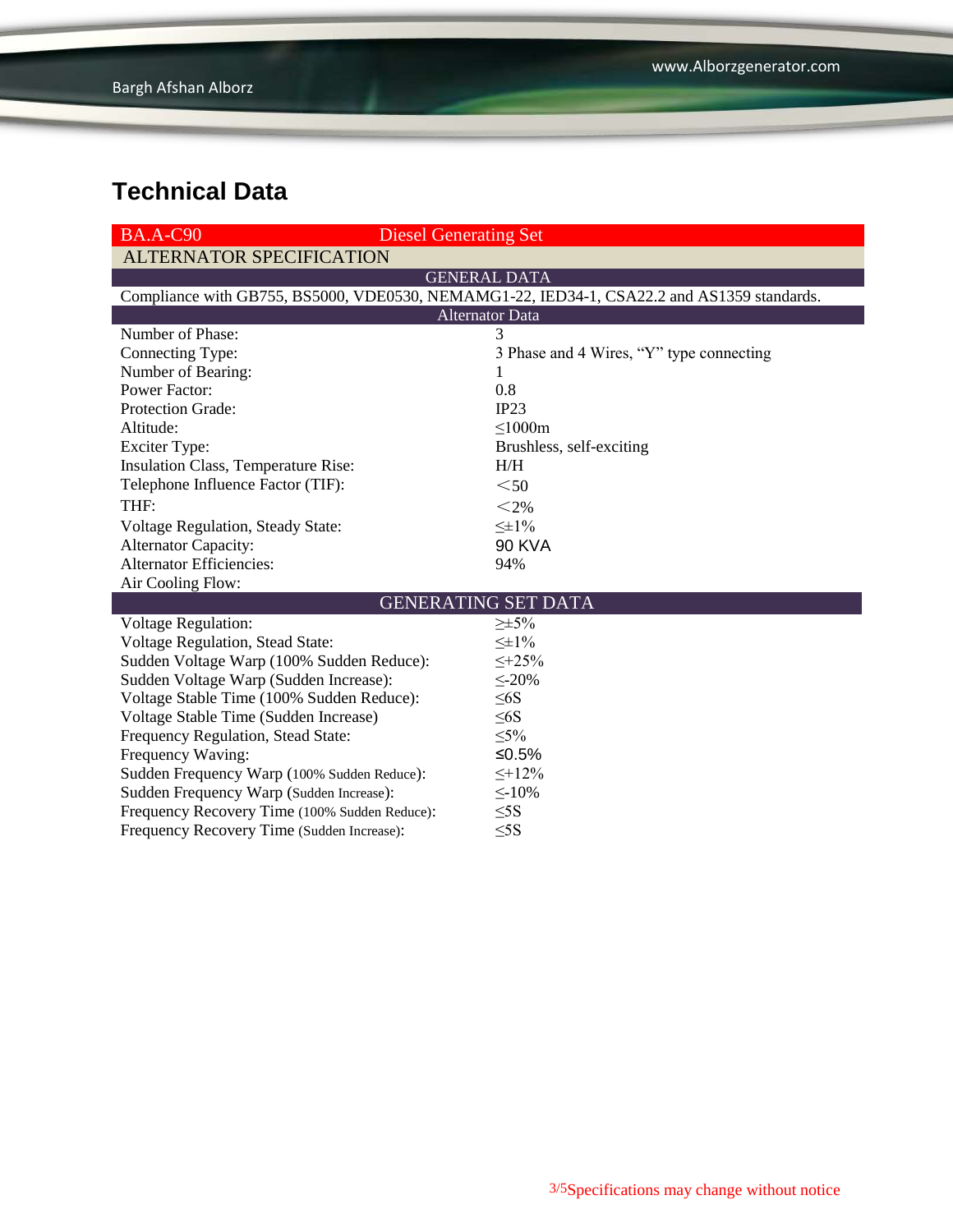| <b>BA.A-C90</b>                 | <b>Diesel Generating Set</b> |                                  |
|---------------------------------|------------------------------|----------------------------------|
| Options                         |                              |                                  |
| Engine                          | Fuel System                  | <b>Control System</b>            |
| Heater 2KW & 4KW                | Daily Fuel Tank              | Auto Control Panel               |
| Battery Charger 3.5A & 7A       | <b>Base Fuel Tank</b>        | Remote Control Panel             |
|                                 | <b>Water Separator</b>       | Auto Transfer Switch (ATS)       |
|                                 | <b>Fuel Level Sensor</b>     | <b>Paralleling System</b>        |
|                                 |                              |                                  |
| <b>Anti-Condensation Heater</b> | Rainproof Type               | <b>Engine Parts Drawing List</b> |
| Drop CT (For Paralleling)       | Soundproof Type              | <b>Spare Parts</b>               |
|                                 | <b>Container Type</b>        |                                  |
| Dimension & Weight              |                              |                                  |
| <b>Standard Configuration</b>   | With Base Fuel Tank          | Soundproof Type                  |
| (Open Type)                     |                              |                                  |
| Overall Size: 1860 (mm)         |                              | Overall Size: 2500 (mm)          |
| $*900$ (mm) $*1320$ (mm)        |                              | *970 $(mm)$ *1570 $(mm)$         |
| Weight: 940 kg                  |                              | Weight:1340 kg                   |